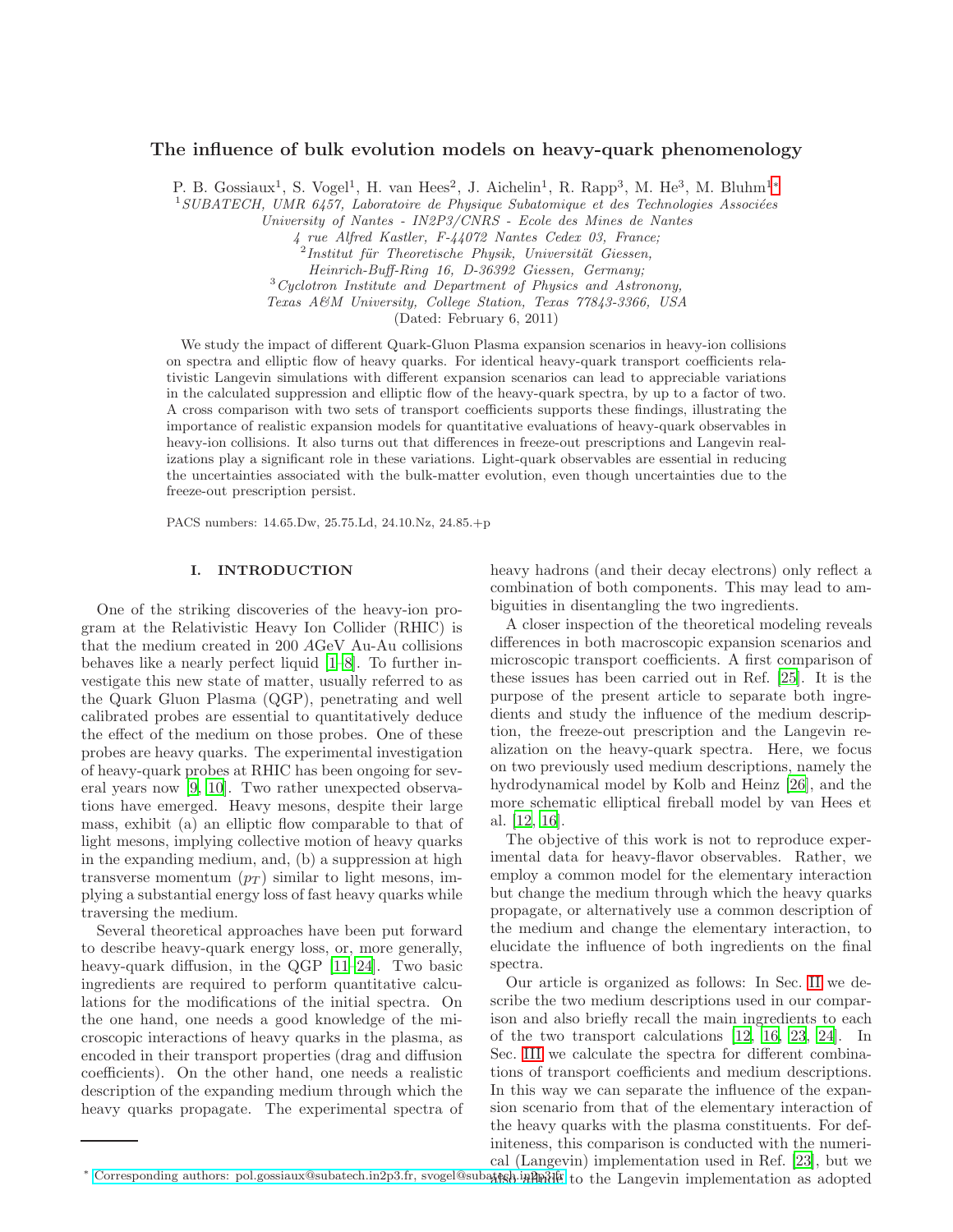in Ref. [\[16\]](#page-8-8). In Sec. [IV](#page-4-0) we elaborate on how light-quark observables, like the elliptic flow of pions, are constrained within the two expansion scenarios and can help to distinguish the latter. We conclude in Sec. [V.](#page-6-0)

### <span id="page-1-0"></span>II. MEDIUM DESCRIPTIONS AND TRANSPORT COEFFICIENTS

Let us start by recalling the basic features of the medium expansion in Ref. [\[16\]](#page-8-8), where an elliptical fireball has been used to model the evolution of the medium created in  $b = 7$  fm Au+Au collisions at  $\sqrt{s} = 200 \,\text{GeV}/c$ , referred to as the vHR (van Hees/Rapp) medium in the following. It employs a QGP equation of state with  $N_f = 2.5$  effective flavors which yields an entropy density

$$
s_{\text{QGP}}(T) = \frac{S}{V(t)} = \frac{4\pi^2}{90}(16 + 10.5N_f)T^3, \qquad (1)
$$

with T being the temperature. The total entropy ( $S \simeq$ 4600 in  $\Delta y = 1.8$  units of rapidity) is assumed to be time independent. The fireball volume is parametrized as a function of time according to

$$
V(t) = \pi a(t)b(t)(z_0 + ct), \qquad (2)
$$

<span id="page-1-1"></span>with

$$
a(t) = a_0 + v_{\infty} \left[ t - \frac{1 - \exp(-At)}{A} \right]
$$

$$
- \Delta v \left[ t - \frac{1 - \exp(-Bt)}{B} \right],
$$

$$
b(t) = b_0 + v_{\infty} \left[ t - \frac{1 - \exp(-At)}{A} \right]
$$

$$
+ \Delta v \left[ t - \frac{1 - \exp(-Bt)}{B} \right].
$$

$$
(3)
$$

The tuning of the parameters,

$$
a_0 = 5.562
$$
 fm,  $A = 0.55 c$ /fm,  $b_0 = 4.450$  fm,  
\n $B = 1.3 c$ /fm,  $v_{\infty} = 0.52c$ ,  $\Delta v = 0.122c$ , (4)

will be discussed below. Since the fireball is approximated as homogeneous, the thermodynamic variables only depend on time but not on position. Therefore, for a given volume evolution and total entropy, the temperature, pressure and energy density can be calculated as a function of time as

$$
p = \frac{\pi^2}{90} (16 + 10.5N_f) T^4 - B_{\text{QGP}},
$$
\n(5)

$$
\epsilon = Ts - p = 3 \cdot \frac{\pi^2}{90} (16 + 10.5N_f) T^4 + B_{\text{QGP}}, \qquad (6)
$$

where the bag constant,  $B_{\text{QGP}} = 356 \text{ MeV/fm}^3$ , ensures the continuity of pressure through the mixed phase (as in the EOS-Q of Refs. [\[26](#page-8-6), [27](#page-8-10)]). The phase transition is modeled by a standard mixed-phase construction at constant temperature,  $T_c = 180$  MeV, with critical QGP and HG energy densities of  $\epsilon_c^{\text{QGP}} = 2.25 \text{ GeV/fm}^3$  and  $\epsilon_c^{\text{HG}} = 0.82 \text{ GeV/fm}^3$  (the latter following from a thermal hadron-resonance-gas model). The expansion parameters in Eq. [\(3\)](#page-1-1) have been determined to mimic the time evolution of the hydrodynamical model of Ref. [\[27\]](#page-8-10) but with final quark-momentum spectra and elliptic flow  $(v_2)$  adjusted to results of coalescence-model fits to empirical pion and kaon spectra [\[28\]](#page-8-11). Note that this absorbs the effects of a subsequent hadronic evolution. The effective quark mass has been set to  $m_q = 0.3$  GeV, and the freeze-out prescription has been chosen consistent with the equilibrium (i.e., long-time) limit of the post-point Ito realization of the Langevin simulation for the heavy quarks within the vHR model,

<span id="page-1-2"></span>
$$
f_{\rm ML}(x,\vec{p}) = \frac{1}{(2\pi)^3} \frac{p \cdot u(x)}{E} \exp\left[-\frac{p \cdot u(x)}{T(t)}\right] \tag{7}
$$

(cf. Appendix [A](#page-6-1) for details). This function is reminiscent of the one obtained within the so-called Milekhin freezeout prescription [\[29](#page-8-12), [30](#page-8-13)] and will therefore be referred to as "Milekhin-like" in the following. In Eq.  $(7)$ ,  $u(x)$  is the four-velocity vector field of the medium. In vHR the transverse flow field,  $\vec{v}_\perp(t,\vec{x})$ , is constructed with help of confocal elliptical coordinates in the transverse  $(x, y)$ plane, i.e.,

<span id="page-1-3"></span>
$$
\vec{v} = \left(\frac{r}{r_B}v_b(t)\cos v, \frac{r}{r_B}v_a(t)\sin v, 0\right),\tag{8}
$$

where  $v_a(t) = \dot{a}(t)$ ,  $v_b(t) = \dot{b}(t)$ , and

$$
\vec{r} \equiv (x, y) = (0.6a_0 \sinh u \cos v, 0.6a_0 \cosh u \sin v)
$$
  

$$
\vec{r}_B \equiv (b(t) \cos v, a(t) \sin v).
$$
 (9)

The expansion parameters in Eq. [\(3\)](#page-1-1) produce final lightquark spectra with an average surface-flow velocity of  $v_b(t_{\text{mix}}) \simeq 0.55$  and total elliptic flow of  $v_2 \simeq 5.6\%$ , at the end of the mixed phase. Note that these parameters are designed to reproduce hadron observables, not necessarily the result of a hydrodynamic model at the end of the mixed phase.

The second model to describe the expansion of the medium is  $(2+1)$ D hydrodynamical calculation by Kolb and Heinz (labeled KH) [\[26](#page-8-6)]. The equations underlying ideal hydrodynamics are the conservation of energy and momentum and appropriate currents (e.g., baryon number),

$$
\partial_{\mu}T^{\mu\nu}(x) = 0, \quad \partial_{\mu}j^{\mu}(x) = 0. \tag{10}
$$

The equation of state is very similar to vHR, consisting of two parts. The hadronic phase is described as a gas of non-interacting hadronic resonances, containing essentially the same resonances as in the vHR fireball model but using a lower critical temperature,  $T_c = 164$  MeV. Above the phase transition, in the QGP phase, the system is modeled as a non-interacting gas of  $u, d, s$  quarks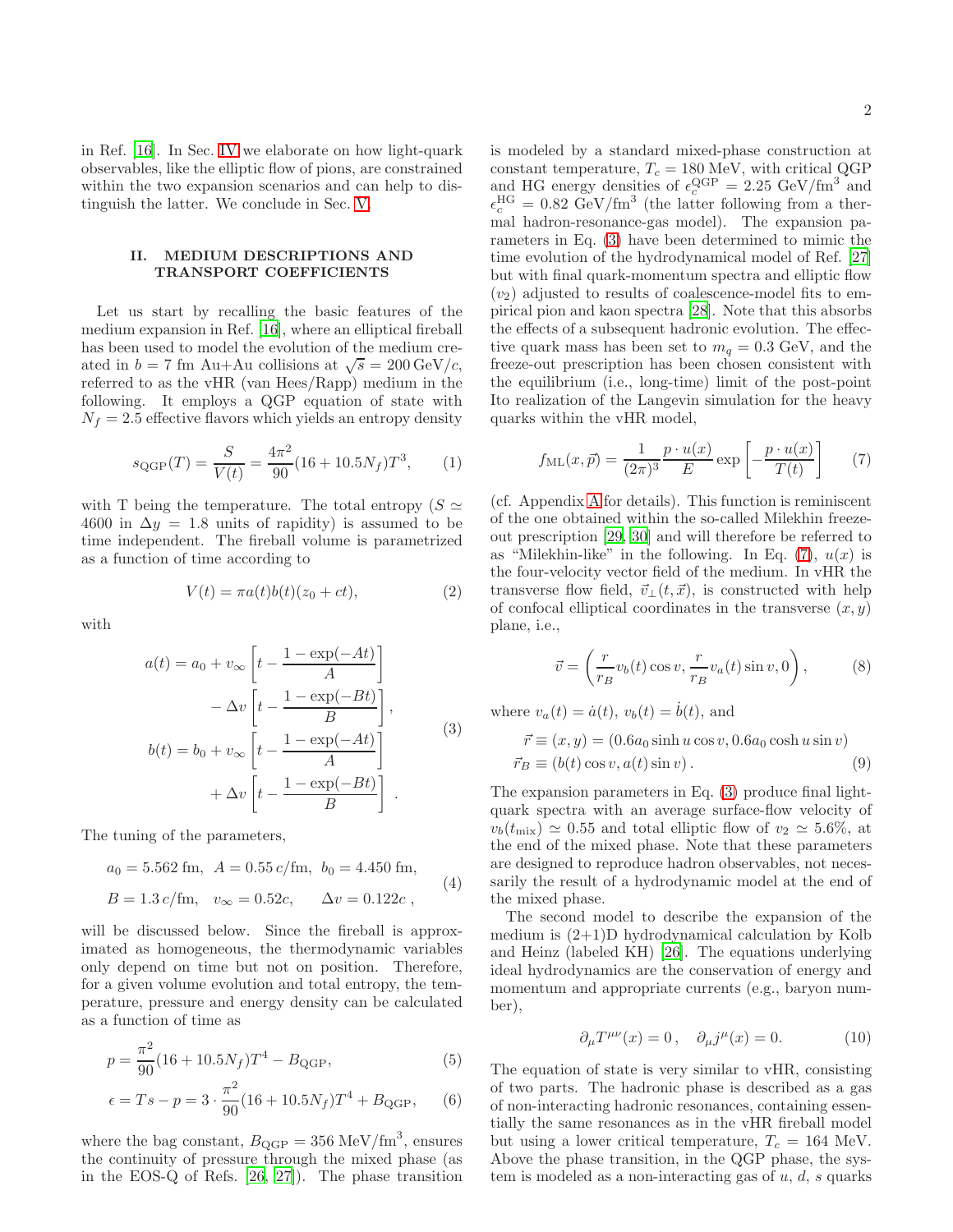and gluons, with an external bag pressure (of a similar value as the one used in vHR). The temperature and energy density are local quantities in this approach. For more information on the modeling of the system with this approach the reader is referred to Ref. [\[26\]](#page-8-6).

The parameters of both medium descriptions have been fixed to describe  $Au+Au$  collisions at  $\sqrt{s}$  = 200 AGeV at an impact parameter of  $b = 7$  fm. Note that the hydrodynamical model describes the hadron $p_T$  spectra and  $v_2$  at thermal freeze-out in the hadronic phase, while the vHR fireball has been tuned to reproduce quark-momentum distributions at the end of the mixed phase such as to reproduce hadronic spectra within a coalescence model for hadronization [\[28\]](#page-8-11). Thus, by construction, the elliptic flow,  $v_2$ , in the vHR scenario is larger than in the KH scenario.

In Fig. [1](#page-2-0) we display the temperature-time profiles extracted from KH hydrodynamics and the vHR fireball. In the hydrodynamical simulation the temperature is local, and for this comparison we take the temperature in the central cell. The temperature in the elliptic fireball depends only on its volume and is equal at all points in space. The vHR medium prescription starts at  $\tau_0 = 0.33$  fm/c and stops at roughly 5 fm/c with the end of the mixed phase. For the KH prescription the medium evolution lasts longer, starting at  $\tau_0 = 0.6$  fm/c and ending the mixed phase at  $\sim$  7 fm/c, followed by a hadronic phase. The impact of the hadronic phase on the heavy-quark energy loss has been neglected when using the KH medium.



<span id="page-2-0"></span>0 observes different lifetimes of the QGP and mixed phases for FIG. 1. (color online) Temperature profiles for KH hydrodynamics (central cell) and for the vHR elliptical fireball. One both approaches. Additionally, the hadronic phase of the KH description is depicted but heavy meson interactions are neglected.

Next we turn to the different descriptions of heavyquark diffusion. In Refs. [\[23,](#page-8-9) [24\]](#page-8-4) a pQCD calculation with running coupling has been used, whereas in Ref. [\[16](#page-8-8)] matrix elements based on an effective resonance model [\[12\]](#page-8-7) have been employed. For this study, the interactions are implemented through the use of a Langevin-transport



<span id="page-2-1"></span>FIG. 2. (color online) Drag coefficients for pQCD with running  $\alpha_s$  (solid line) and for resonance+pQCD interactions (dashed line), as a function of momentum for a temperature of 180 MeV. A clear difference between the two approaches is observed.

model (cf. Appendix [A](#page-6-1) for more details) characterized by ensembles of random momentum kicks,

$$
dp_j = -\Gamma(t,\vec{p})p_j dt + \sqrt{dt}C_{jk}(t,\vec{p}+\xi d\vec{p})w_k , \qquad (11)
$$

which shift the heavy-quark momentum at each time step, dt; the first term,  $-\Gamma(t, \vec{p})p_i$ , is a friction term,  $w_k$ are Gaussian-distributed random variables and the  $C_{ik}$ are related to the diffusion tensor,  $\hat{B}$  (see appendix). The choice of  $\xi \in \{0, 1/2, 1\}$  characterizes realizations of the Langevin process, known as pre-point Ito, Stratonovich and post-point Ito (or Hänggi-Klimontovich) relations, respectively. For a particle of mass,  $M$ , which is large compared to the temperature of the ambient medium, one has  $\Gamma = A + O(T/M) \approx A$  independent of the realization, where A is the drag coefficient responsible for the energy loss of particle, defined from the microscopic interaction by

<span id="page-2-2"></span>
$$
A = \frac{1}{2pE} \int \frac{d^3k}{(2\pi)^3 2k} \int \frac{d^3k'}{(2\pi)^3 2k'} \int \frac{d^3p'}{(2\pi)^3 2E'} n_i(k)
$$

$$
\times (2\pi)^4 \delta^{(4)}(p+k-p'-k') \frac{1}{d_i} \sum |\mathcal{M}_i|^2 (p-p'). \tag{12}
$$

Figure [2](#page-2-1) depicts the drag coefficients computed in terms of the scattering-matrix elements of the underlying microscopic model for the heavy-quark interaction as a function of three-momentum at a fixed temperature of  $T = 180$  MeV for the resonance model of Ref. [\[12\]](#page-8-7) and for the pQCD model of Refs. [\[23](#page-8-9), [24\]](#page-8-4) (dubbed TAMU and SUBATECH coefficients, respectively). One finds sizable differences by more than a factor of two.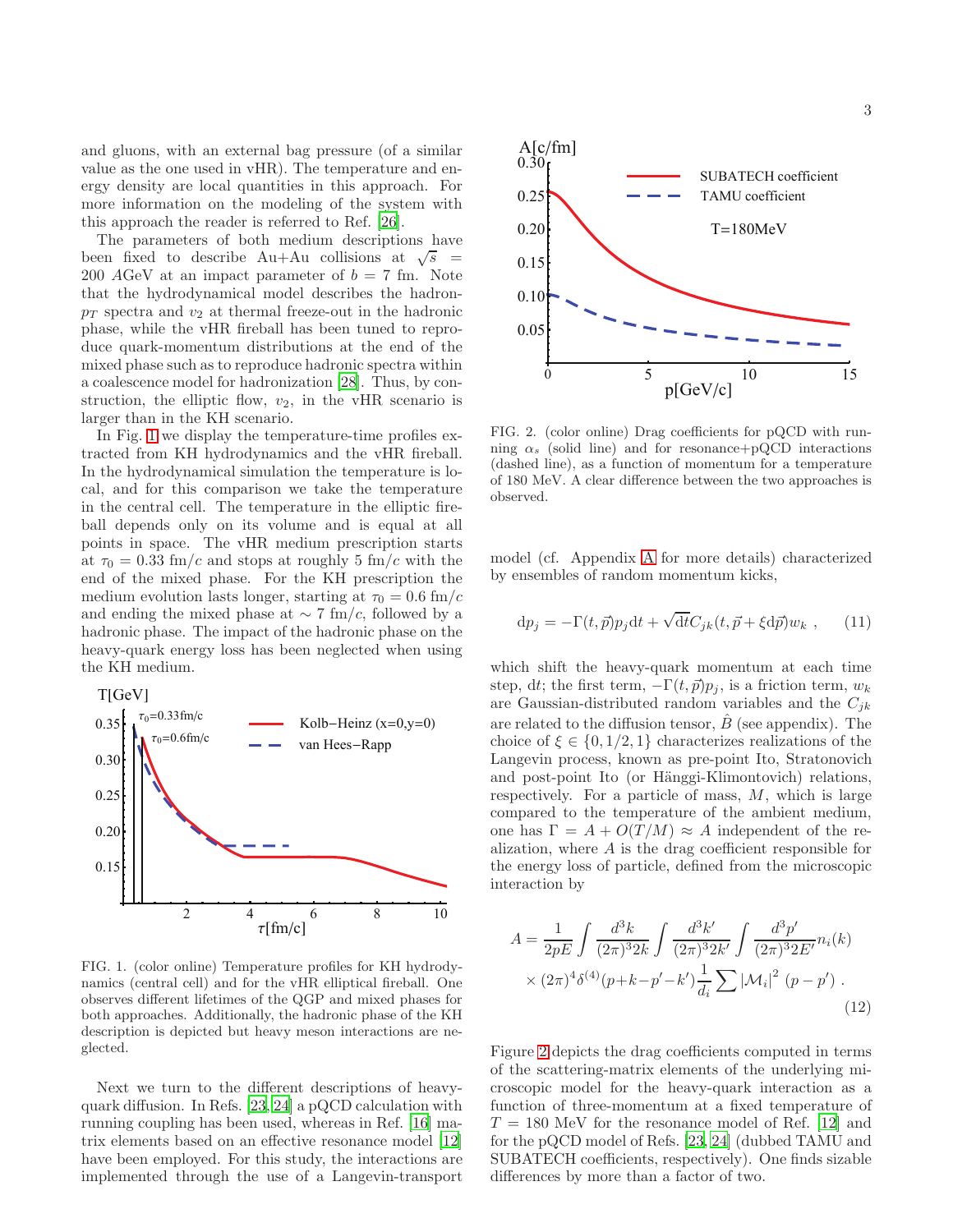### <span id="page-3-0"></span>III. SYSTEMATIC COMPARISON OF HEAVY-QUARK SPECTRA

In this section we analyze heavy-quark spectra and elliptic flow by combining both medium descriptions with both transport coefficients, as alluded to in the previous section. In particular, we also study the time evolution of the elliptic flow. This requires the identification of a suitable variable characterizing the time evolution. In the vHR medium the energy density and the evolution time are uniquely correlated, but such a definitive relation does not exist in the hydrodynamic approach. In the KH medium we terminate the interactions of a heavy quark in a fluid cell as soon as its energy density falls below the freeze-out energy density,  $\epsilon_{\text{fo}}$ , and evaluate the heavy-quark spectra on the pertinent hyper-surface.

In Fig. [3](#page-3-1) we show the total  $v_2$  for c-quarks, defined by

$$
v_2^{\text{tot}} := \frac{\int p_T \, \mathrm{d}p_T \, \mathrm{d}\varphi \cos(2\varphi) \frac{\mathrm{d}^3 N}{\mathrm{d}y p_T \, \mathrm{d}p_T \, \mathrm{d}\varphi}}{\int p_T \, \mathrm{d}p_T \, \mathrm{d}\varphi \frac{\mathrm{d}^3 N}{\mathrm{d}y p_T \, \mathrm{d}p_T \, \mathrm{d}\varphi}} \,, \tag{13}
$$

as a function of different freeze-out energy densities,  $\epsilon_{\text{fo}}$ , down to the last point, where still a fraction of QGP exists,  $\epsilon_{\text{fo}} = 0.45 \,\text{GeV}/\text{fm}^3$  in KH and  $\epsilon_{\text{fo}} = 0.82 \,\text{GeV}/\text{fm}^3$ in vHR. All curves are calculated with the same microscopic model for the heavy-quark transport coefficients  $(pQCD$  with running coupling)  $[23, 24]$  $[23, 24]$  $[23, 24]$ <sup>[1](#page-3-2)</sup>, but with different medium evolutions and Langevin realizations. The full red line (with diamonds) depicts the KH hydro evolution with the pre-point Langevin, the dashed line (with triangles) the equivalent result for the vHR fireball, and the full blue line (with circles) the vHR medium with a post-point Langevin; the latter corresponds to the results of Refs. [\[16](#page-8-8)].



<span id="page-3-1"></span>FIG. 3. (color online) Total  $v_2$  of charm quarks as a function of freeze-out energy density for two different medium descriptions with identical (pre-point) Langevin realization (triangles and diamonds) and for the vHR evolution with post-point Langevin (circles).

<span id="page-3-4"></span>In the following, we elaborate on how the differences in the medium expansion affect heavy-quark spectra by performing a comparison with different transport coefficients and medium prescriptions. Specifically, we compare two basic features of heavy-quark spectra at RHIC, i.e., the nuclear suppression factor,  $R_{AA}(p_T)$ , and the elliptic flow,  $v_2(p_T)$ , by studying four setups:

- I. KH medium / SUBATECH coefficients
- II. KH medium / TAMU coefficients
- III. vHR medium / SUBATECH coefficients
- IV. vHR medium / TAMU coefficients

The scenario described as "SUBATECH coefficients" are those published in Refs. [\[23](#page-8-9), [24\]](#page-8-4), whereas the drag and diffusion coefficients used in Refs. [\[12,](#page-8-7) [16\]](#page-8-8) are labeled as "TAMU coefficients". The scenarios I and IV describe the published data on the nuclear suppression factor,  $R_{AA}$ , of semileptonic electrons fairly well, despite of different assumptions on the medium and the transport coefficients. To disentangle the effects of the two components, we swap the medium description with the description of the heavy-quark interaction (scenarios II and III). In this way we can cross-compare the results and better identify changes due to the medium or the diffusion mechanism. Since the precise realization of the Langevin process has rather little impact in the heavy-quark sector, we have chosen to proceed with the pre-point (post-point) prescription for the KH (vHR) medium; the motivation for this choice will be justified in Sec. [IV.](#page-4-0)

Figure [4](#page-4-1) depicts the nuclear suppression factor of charm quarks at the end of the respective mixed phases as a function of their transverse momentum for the four scenarios mentioned above. Scenarios I and IV give rather similar results, within ca. 20%. When changing the medium description and leaving the diffusion mechanism the same, i.e., comparing scenarios I with III, or II

<span id="page-3-2"></span><sup>&</sup>lt;sup>1</sup> with the longitudinal coefficient  $B_L$  imposed as  $B_L = T E A$  in order to enforce the Einstein relation.

We first note that the precise realization of the Langevin process has a moderate influence on the outcome of the calculation in the heavy-quark sector. For the two different medium descriptions, the discrepancies are larger, up to a factor of 2 at a given energy density. This suggests that both media carry different momen-tum eccentricities along their evolution<sup>[2](#page-3-3)</sup>, which, in turn, are transferred to the heavy-quark motion. We already pointed out that the vHR evolution has been tuned to the empirical  $v_2$  of light quarks at the end of the mixed phase. We will return to this question in Sec. [IV](#page-4-0) below; apparently, the moderate difference between 5.6% (vHR) and 4.8% (KH hydro) is not the main cause for the effect seen in Fig. [3.](#page-3-1)

<span id="page-3-3"></span><sup>&</sup>lt;sup>2</sup> This feature, which we later on refer to as "intrinsic  $v_2$ " of the medium, could be further quantified by, e.g., evaluating the anisotropy,  $\epsilon_p$ , of the energy-momentum tensor.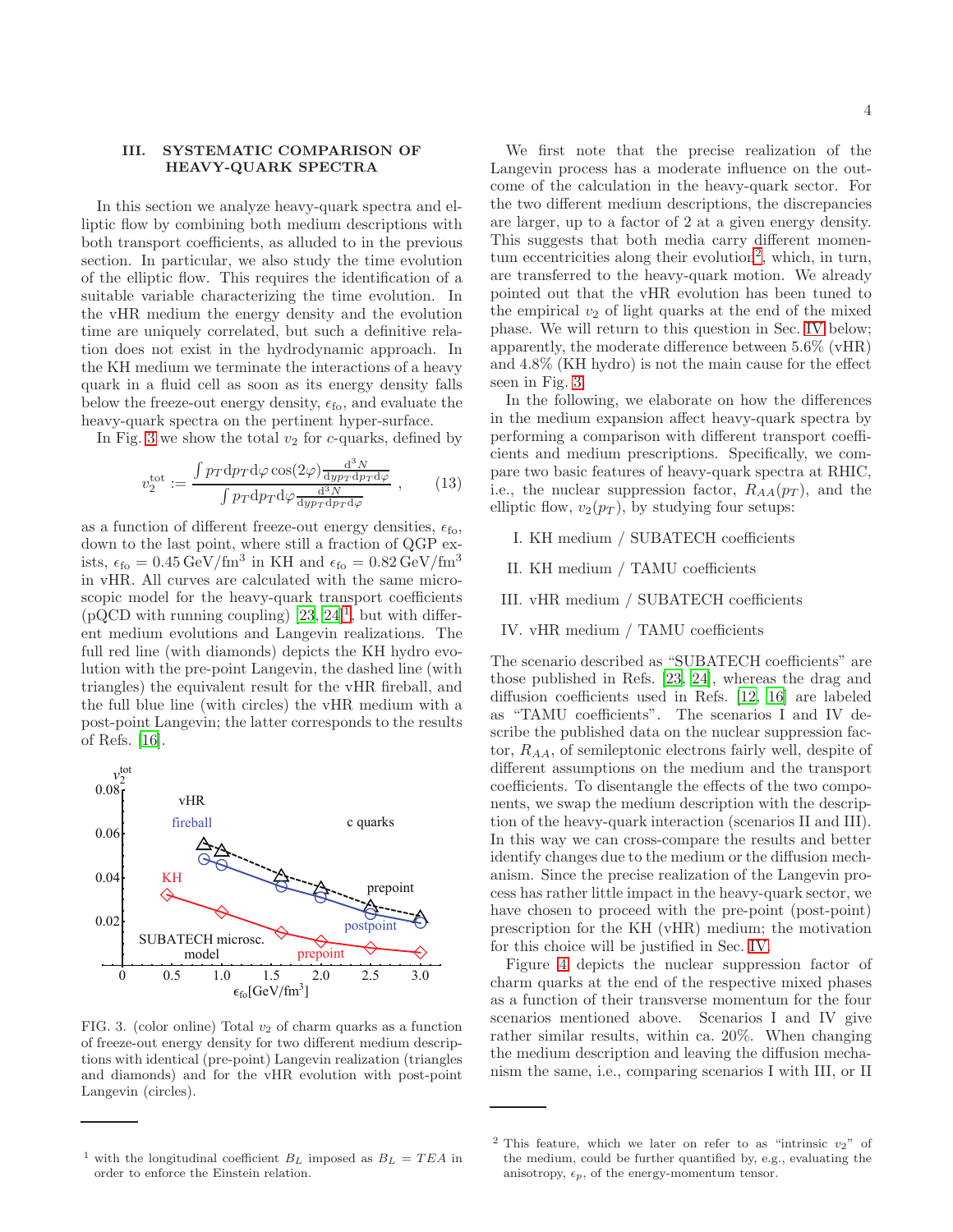

<span id="page-4-1"></span>FIG. 4. (color online) Nuclear modification factor,  $R_{AA}$ , of charm quarks at RHIC energies for the four different scenarios. The lines are identified as scenario I (full/thick red), scenario II (dashed/thick red), scenario III (full/thin blue) and scenario IV (dashed/thin blue).

with IV, one observes a difference of 30-50% at high  $p_T$ in opposite directions, indicating that the vHR medium induces more "stopping" than the KH medium. As expected, the smaller friction coefficients of Refs. [\[12,](#page-8-7) [16\]](#page-8-8) cause a smaller energy loss than the pQCD+running- $\alpha_s$ model. The maximal deviation of roughly a factor of 2 occurs when combining the large coefficients with the "more stopping" medium (scenario III) compared to the small coefficients plus "less stopping" medium (scenario II).

Similar features are found when comparing the elliptic flow of charm quarks,  $v_2(p_T)$ , see Fig. [5.](#page-4-2) One observes again that scenarios I and IV compare reasonably well to each other, on the level of ca. 20-30%. However, when interchanging the medium description the elliptic flow either increases by more than a factor of 2 (scenario III compared to I) or decreases by roughly a factor of 2 (scenario II compared to IV) at  $p_T \simeq 2$ -4 GeV. The differences at intermediate  $p_T$  are thus stronger for  $v_2$  than for  $R_{AA}$ .

## <span id="page-4-0"></span>IV. ELLIPTIC FLOW OF LIGHT CHARGED PARTICLES

As mentioned above, the calculated  $R_{AA}$  and  $v_2$  values of charm quarks cause ambiguities in quantitatively disentangling the effects of the expansion scenario from that of the microscopic interaction of heavy quarks in the QGP. It is therefore important to return to lightquark observables to better distinguish between different scenarios. Light-hadron observables depend on the final state of the expansion scenario but are independent of the interaction of heavy quarks with the plasma constituents. Thus they allow to scrutinize the description of the medium evolution if the freeze out description were unique, which is unfortunately not the case. A key observable is the elliptic flow of pions or charged particles.



<span id="page-4-2"></span>FIG. 5. (color online) Elliptic flow of charm quarks at RHIC energies. The red (blue) lines are computed with the KH hydro (vHR fireball) evolution, and the solid (dashed) correspond to using  $pQCD+running-\alpha_s$  (resonance) model transport coefficients.

In the following we study in more detail how our two bulk evolution models have been adjusted to experimental data.

We adopt the standard definition for the differential elliptic flow of a particle with mass,  $m$ ,

$$
v_2(p_T) := \frac{\int d\varphi \cos(2\varphi) \frac{d^2 N}{p_T dp_T d\varphi}}{\int d\varphi \frac{d^2 N}{p_T dp_T d\varphi}}
$$
(14)

in terms of the single-particle momentum distribution function<sup>[3](#page-4-3)</sup>

<span id="page-4-4"></span>
$$
\frac{\mathrm{d}^2 N}{p_T \mathrm{d} p_T \mathrm{d} \varphi} = \int \mathrm{d} y \frac{E \mathrm{d}^3 N}{\mathrm{d}^3 p}.\tag{15}
$$

If the expanding medium is in local thermal equilibrium during the expansion the key question is, how to convert the fluid cells, characterized by a temperature and flow field, into a particle distribution.

In the KH hydro calculations (as in most other hydrodynamical models) the Cooper-Frye (CF) prescription [\[31\]](#page-8-14) is employed to evaluate the momentum distributions of particles after freeze-out. It converts a thermal medium instantaneously into a momentum distribution given by

<span id="page-4-5"></span>
$$
\frac{E \mathrm{d}^3 N}{\mathrm{d}^3 p} = \int \mathrm{d}\sigma_\mu \ p^\mu f(\vec{p}, T, u). \tag{16}
$$

with the Boltzmann - Jüttner distribution,

$$
f(\vec{p},T,u) = \frac{1}{(2\pi)^3} \exp\left(-\frac{p\cdot u}{T}\right),\tag{17}
$$

<span id="page-4-3"></span> $3$  The integration over rapidity, y, is performed to collect the flow of all light partons that are able to interact with the heavy quarks in the rapidity interval  $\Delta y = 1.8$  inherent to the fireball.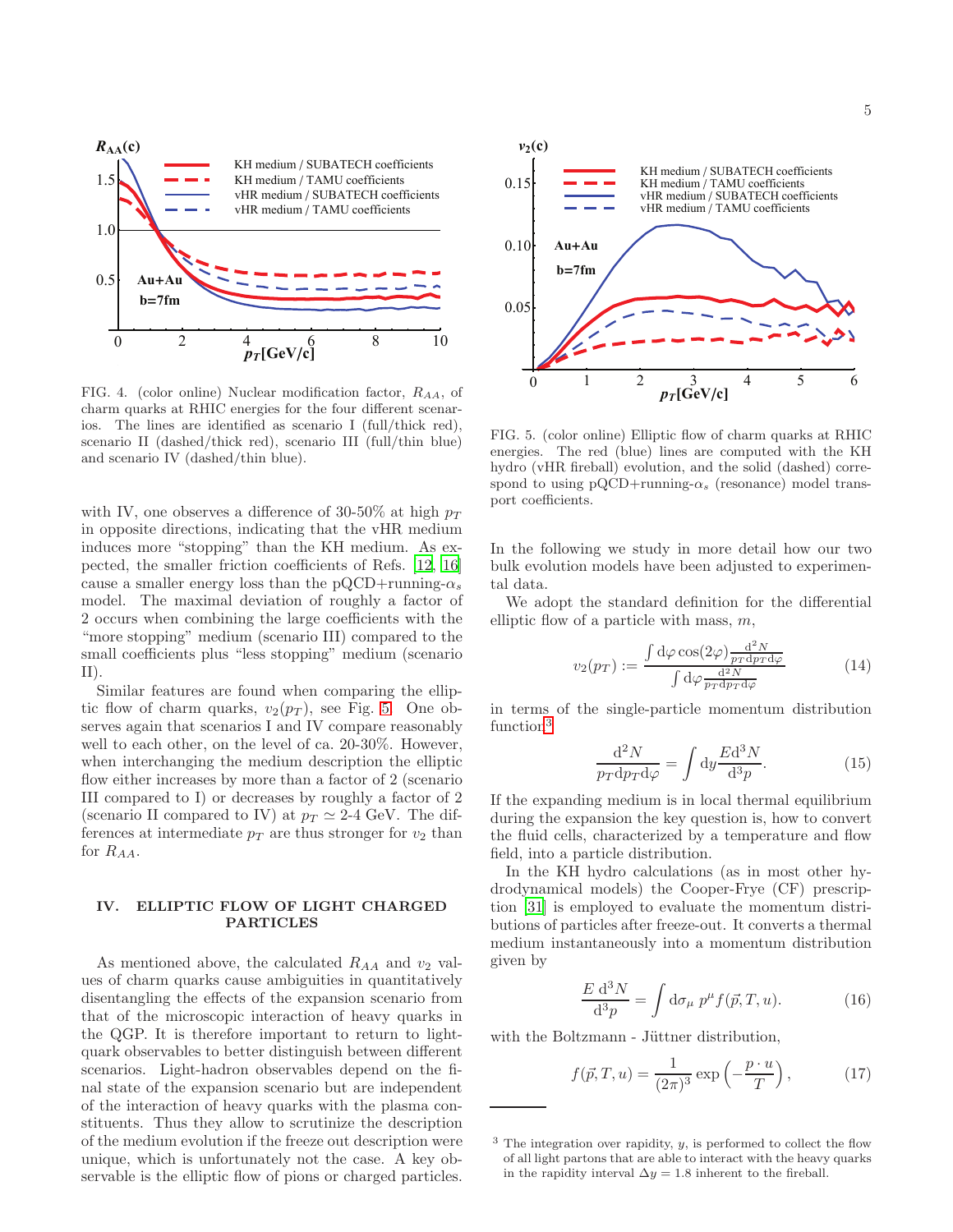where  $T$  and  $u$  are the temperature and four-velocity at thermal freeze-out below which no further interaction occurs, and  $\sigma_{\mu}$  is the hypersurface at constant T (or energy density). In the following, we will consider this prescription to analyze quark spectra during the evolution of the QGP as well.

In the vHR fireball model, the Milekhin-like freezeout prescription has been adopted. Since the medium is approximated as isotropic, the hypersurface corresponds to the entire ellipsoid volume defined by the condition

$$
\frac{x^2}{b^2(t)} + \frac{y^2}{a^2(t)} \le 1 \tag{18}
$$

The four-velocity at time, t, and position,  $\vec{x}_{\perp}$ , is evaluated from Eq. [\(8\)](#page-1-3). According to Refs. [\[31,](#page-8-14) [32\]](#page-8-15) one thus has

<span id="page-5-0"></span>
$$
\frac{\mathrm{d}^3 N}{\mathrm{d}y p_T \mathrm{d}p_T \mathrm{d}\varphi} = \frac{Ed^3 N}{\mathrm{d}^3 p} = \int_{\mathcal{V}} \frac{\mathrm{d}V}{(2\pi)^3} E f_{\text{ML}}(p, T, u) ,
$$
\n(19)

with  $f_{ML}$  defined in Eq. [\(7\)](#page-1-2). In the following, we will also evaluate the fireball- $v_2$  with the CF prescription, by taking  $f_{\text{ML}} \rightarrow f$  in Eq. [\(19\)](#page-5-0).

In Fig. [6](#page-5-1) we display the differential  $v_2$  for constituent quarks with a mass  $m = 300$  MeV, emanating from the KH and vHR medium, using both the Cooper-Frye and the Milekhin-like descriptions for the latter. Since the heavy-quark evolutions are terminated in both media at the end of the mixed phase, we choose the corresponding hypersurfaces for comparison. It turns out that the KH+Cooper-Frye and vHr+Milekhin-like prescriptions are rather close up to  $p_T \simeq 700$  MeV. This encompasses most of the bulk-particles in the medium (and most of the interactions of the heavy quarks occur with those soft partons). However, if one applies the CF freeze-out to the  $vHR$  fireball one finds that the parton  $v_2$  is systematically above the KH+CF and the vHR+ML medium, even at low  $p_T$  (e.g., by almost a factor of 2 at  $p_T \simeq 700$  MeV, where KH+CF and vHR+ML cross). This reiterates the evidence found in the context of the charm-quark  $v_2$  in Sec. [III](#page-3-0) that the  $v_2$ -content of the vHR medium is significantly larger than that of the KH medium.

It is furthermore instructive to examine the total particle  $v_2$  according to Eq. [\(13\)](#page-3-4) – averaged over rapidity as in Eq.  $(15)$  –, which is particularly suitable to illuminate time (or energy-density) dependencies. In Fig. [7](#page-6-2) we display this quantity as a function of the freeze-out energy density for  $m = 300$  MeV "partons" above the critical value  $(0.45 \text{ fm}^{-3} \text{ and } 0.82 \text{ fm}^{-3} \text{ for KH and vHR, re-}$ spectively) and for  $m = 140$  MeV "pions" below.

In the KH medium, for  $\epsilon \leq 1.4 \text{ GeV}/\text{fm}^3$ , the direct evaluation of  $v_2$  from the physical fields (e.g.  $T<sub>KH</sub>(\tau<sub>B</sub>, \vec{x}_\perp)$ ) is hindered by numerical fluctuations inherent to  $\nabla \tau_{\text{fo}}(\vec{x}_\perp)$ , where  $\tau_{\text{fo}}(\vec{x}_\perp)$  is the freeze-out Bjorken time for a given position in transverse space. We have therefore resorted to a direct Monte-Carlo sampling of the freeze-out hypersurface,  $\Sigma$ , in order to evaluate this quantity in a more robust way.



<span id="page-5-1"></span>FIG. 6. (color online) Elliptic flow of particles with mass,  $m = 300$  MeV, as a function of transverse momentum at the end of the respective mixed phase for the KH medium with Cooper-Frye freeze-out (solid red line) and the vHR medium+Milekhin-like freeze-out (solid blue line). The dashed line is the result of applying Cooper-Frye freeze-out to the vHR medium.

For the vHR fireball, there is no problem in performing the calculation for  $v_2(\epsilon)$  down to the end of the mixed phase ( $\epsilon_{\text{fo}} = 0.82 \text{ GeV/fm}^3$ ). By construction in the original work [\[16\]](#page-8-8) the Milekhin-like freeze-out prescription results in an total  $v_2$  of close to 6\%, adjusted to experiment in semicentral Au-Au collisions at RHIC. The same is true for the KH-hydro+Cooper-Frye freeze-out, where, however, only 3/4 of the value is reached at the end of the mixed phase while the remaining 1/4 of the experimental value develops in the hadronic phase. Applying the CF freeze-out to the fireball leads to significantly larger values of ca. 9% at the end of the mixed phase, which is  $\approx 60\%$  (90%) larger than the vHR+ML (KH+CF) prescriptions.

Pursuing the bulk evolution beyond the end of the mixed phase, one can compare the elliptic flow of directly produced pions,  $v_2^{\text{tot}}(\pi^+)$ . In the case of the KH hydro, we have evaluated the  $v_2$  directly from the  $\pi^+$  spectra resulting from the hydrodynamical evolution. For the vHR medium, we have proceeded as described above for partons but simply taken  $m = 140$  MeV and a Boltzmann distribution to resemble pions after the mixed phase. The resulting pion  $v_2$  at the end of the mixed phase turns out to be 4.5% (8%) for Milekhin-like (CF) freeze-out, which is smaller (larger) than for the KH medium by roughly 25% (30%).

The analysis of the bulk  $v_2$  summarized in Figs. [6](#page-5-1) and [7](#page-6-2) suggests an explanation for the origin of the discrepancies found in the charm-quark spectra analyzed in Sect. [III:](#page-3-0) On the one hand, different freeze-out (and hadronization) prescriptions have been applied in the light-quark sector for the two medium descriptions, both of which lead to good agreement with the empirical pion  $v_2$ . On the other hand, when the two medium evolutions are analyzed with the same freeze-out prescription, an appreciable discrepancy in the bulk  $v_2$  emerges. This "intrinsic" bulk  $v_2$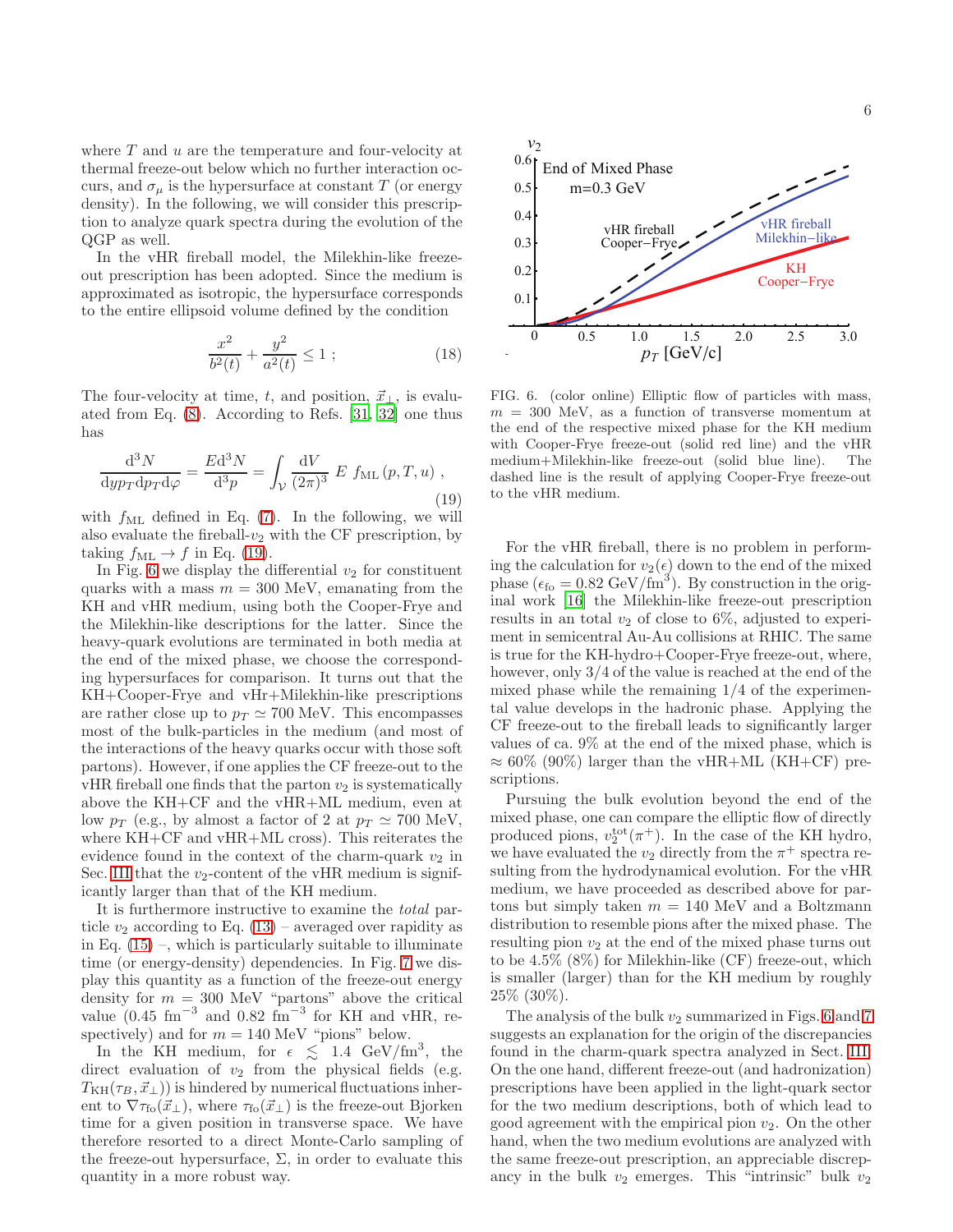

<span id="page-6-2"></span>FIG. 7. (color online) Total  $v_2$  as a function of freeze-out energy density for constituent quarks  $(m = 300 \text{ MeV})$ , open symbols) and pions ( $m = 140$  MeV, full symbols). The light quarks are evaluated with CF freeze-out for the KH (diamonds) and vHR (triangles) medium, as well as with the original Milekhin freeze-out for the vHR medium (circles). The colored boxes at the bottom sketch the three stages of the medium evolution (QGP, mixed and hadronic phase). The pions have been evaluated in the hadronic phase (using Boltzmann statistics, no resonance feeddown) either at the end of the mixed phase (vHR medium) or throughout the hadronic evolution for the KH medium.

appears to be the key quantity in communicating the momentum anisotropy to the heavy quarks propagating through the medium. Maybe somewhat surprisingly, the results in the heavy-quark sector, for "realistic" transport coefficients, are not very sensitive to the Langevin implementation (i.e., pre-point vs. post-point prescription), which, in turn, dictated the chosen freeze-out prescriptions in both media in the first place. Clearly, the theoretical issue remains to better understand the discrepancies in the different freeze-out descriptions in connection with the underlying Langevin implementation of heavy-quark diffusion, which of course should be consistent.

### <span id="page-6-0"></span>V. CONCLUSIONS

We have discussed the impact of the bulk-medium evolution on heavy-quark phenomenology in heavy-ion collisions by studying two expansion scenarios, which have been applied earlier to calculate the elliptic flow and nuclear suppression factor of heavy-quark observables at RHIC. In both approaches the final results depend on the microscopic interaction of the heavy quarks with the QGP (as encoded in their transport coefficients) and on the expansion scenario which provides different intrinsic  $v_2$  values of the bulk medium. We separated these ingredients in order to better understand the influence of the medium descriptions on final spectra. By switching the medium and freeze-out descriptions one observes differences of around 50% in the  $R_{AA}$  and  $v_2$  of charm-quark spectra. This effect has been cross-checked with different models for the microscopic input for drag and diffusion coefficients.

In the past, many efforts have concentrated on a better understanding of the microscopic interactions between heavy quarks and plasma constituents. Our study suggests that the influence of different expansion scenarios on the heavy-quark observables is comparable to that of different descriptions of the heavy-quark transport coefficients. In principle, light-quark observables can help to determine the expansion scenario but differences in freeze-out prescriptions and Langevin implementations induce significant uncertainties at present. Different freeze-out descriptions can indeed result in similar values for the light-meson  $v_2$  in models where the "intrinsic" elliptic flow of the hot medium differs appreciably.

### ACKNOWLEDGMENTS

The computational resources have been provided in part by Subatech. We acknowledge the support by U. Heinz for providing the hydrodynamical calculations and thank E. Bratkovskaya and R.J. Fries for fruitful discussions and comments. The work of RR and MH has been supported by the U.S. National Science Foundation under grant no. PHY-0969394 (RR, MH) and CAREER grant no. PHY-0847538 (MH), and by the A.-v.-Humboldt Foundation (RR). PBG, SV and JA have been supported by the ANR research program "hadrons@LHC" under grant no. ANR-08-BLAN-0093- 02 and by the PCRD7/I3-HP program TORIC.

### <span id="page-6-1"></span>Appendix A: Langevin simulations and freeze-out scenarios

One of the difficulties in the use of relativistic Langevin simulations for heavy-quark diffusion processes is the dependence of the resulting phase-space distribution function on the realization of the stochastic integral. The Langevin process is defined by the time step,

$$
dx_j = \frac{p_j}{E} dt,
$$
  
\n
$$
dp_j = -\Gamma(t, \vec{p})p_j dt + \sqrt{dt} C_{jk}(t, \vec{p} + \xi d\vec{p}) w_k,
$$
\n(A1)

for the heavy-quark position and momentum coordinates with respect to the rest frame of the heat bath. The  $w_k(t)$ denote stochastically independent normally distributed random variables ("white noise"),

<span id="page-6-3"></span>
$$
\langle w_j(t)w_k(t')\rangle = \delta(t - t')\delta_{jk} . \tag{A2}
$$

As elaborated in Ref. [\[25\]](#page-8-5), the Langevin process defined by Eq. [\(A1\)](#page-6-3) is equivalent to the Fokker-Planck equation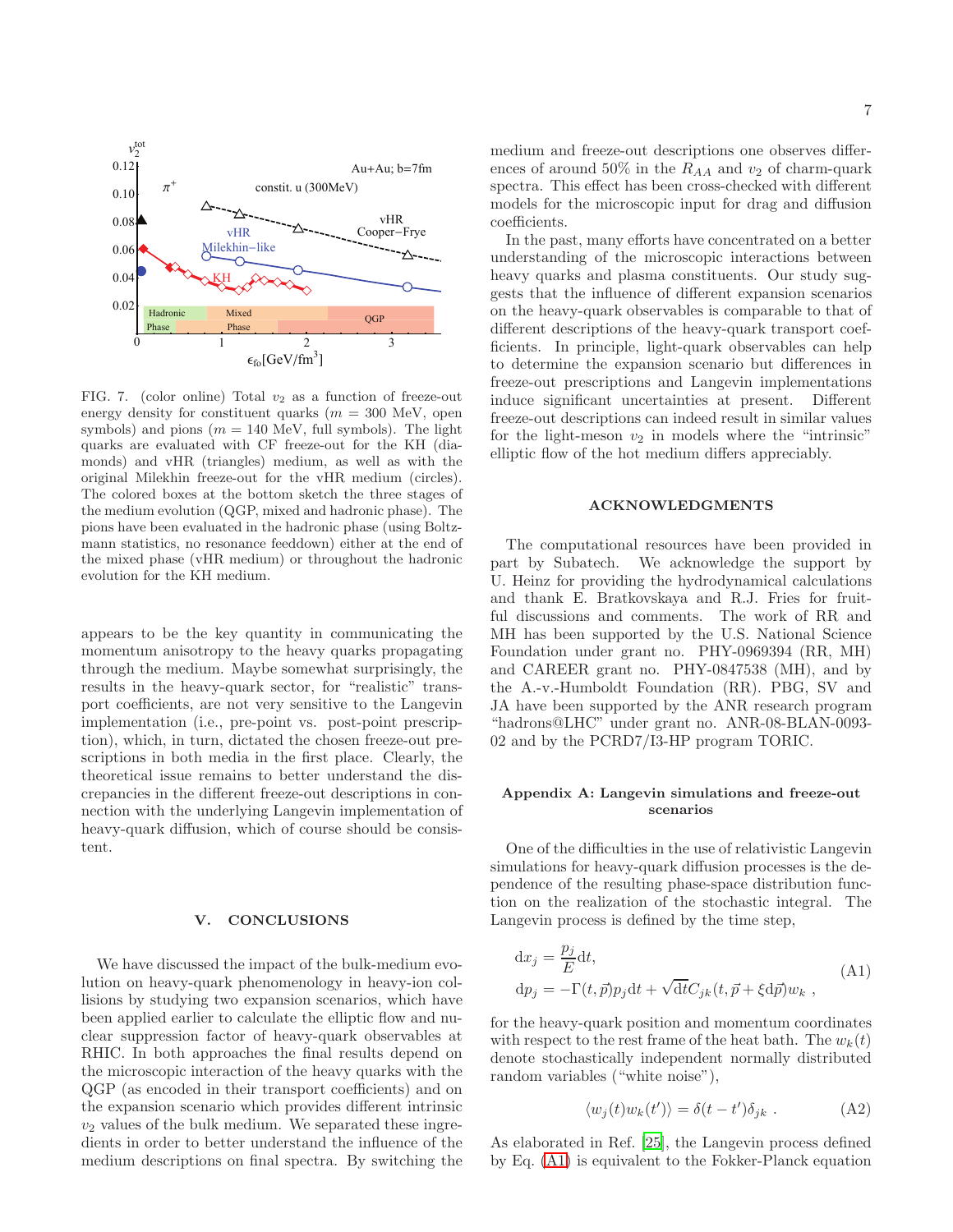$$
\frac{\partial f}{\partial t} + \frac{p_j}{E} \frac{\partial f}{\partial x_j} = \frac{\partial}{\partial p_j} \left[ \left( p_j \Gamma - \xi C_{lk} \frac{\partial C_{jk}}{\partial p_l} \right) f \right] + \frac{1}{2} \frac{\partial^2}{\partial p_j \partial p_k} (C_{jl} C_{kl} f) , \tag{A3}
$$

Г

for the heavy-quark phase-space distribution function  $f$ , where one can identify the usual drag force  $A_j = p_j \Gamma$  –  $\xi C_{lk} \frac{\partial C_{jk}}{\partial p_l}$  $\frac{\partial C_{jk}}{\partial p_l}$  as well as the diffusion tensor  $\hat{B} = \hat{C} \cdot \hat{C}^T/2$ . Here,  $\zeta \in [0, 1]$  defines the realization of the stochastic integral, incorporating the effects of the force fluctuations around the average drag or friction force, governed by the drag coefficient, Γ. In Ref. [\[15\]](#page-8-16), a pre-point Ito prescription has been adopted  $({\xi = 0})$ , in which case one has identically  $\Gamma = A$ . Furthermore, the diffusion coefficients  $B_L$  and  $B_T$  have been adjusted to enforce the Einstein relation by solving Eq. (18) of Ref. [\[33\]](#page-8-17) and imposing the additional constraint that

$$
\frac{B_T(p)}{B_L(p)} = \left(\frac{B_T^{\text{brute}}(p)}{B_L^{\text{brute}}(p)}\right)^{\frac{1}{4}},\tag{A4}
$$

where  $B_L^{\text{brute}}$  and  $B_T^{\text{brute}}$  are the coefficients evaluated directly with help of the differential cross-section for the microscopic  $q/g + Q \rightarrow q'/g' + Q'$  processes. This prescription has been adopted in order to preserve the anisotropy observed in high-energy collisions. Once these assumptions were adopted for the case of a fluid at rest, it has been checked numerically that the equilibrium limit of the distribution in a moving fluid is compatible with

$$
f_{\rm BJ}(\vec{p}_{\rm lab}) \propto \exp\left(-\frac{p_{\rm lab} \cdot u}{T}\right) ,
$$
 (A5)

where  $u = u(t, \vec{x})$  is the four-velocity flow field of the background medium with respect to the laboratory frame.

In Ref. [\[16](#page-8-8), [19](#page-8-18)], following Ref. [\[13\]](#page-8-19), the Langevin realization has been chosen so that heavy quarks reach thermal equilibrium in the long-time limit with the temperature given by the surrounding medium, leading to the Boltzmann-Jüttner distribution,

<span id="page-7-1"></span>
$$
f_{\text{eq}}(\vec{p}) \propto \exp(-\sqrt{\vec{p}^2 + m^2}/T) \ . \tag{A6}
$$

To avoid the evaluation of momentum derivatives of the diffusion coefficients, the post-point Ito realization has been adopted for the stochastic integral  $(\xi = 1)$ . This allows to set  $\Gamma = A$  with the drag coefficient

given by Eq. (12). As for the pre-point Ito, the longi-  
tudinal drag coefficient has been enforced to obey the  
Einstein-dissipation-fluctuation relation, 
$$
B_L = TEA
$$
,  
with  $E = \sqrt{m^2 + \vec{p}^2}$ , which indeed leads to the equilib-  
rium limit, Eq. (A6), independently of the specific mo-  
mentum dependence of the drag coefficient A [25]. For  
a flowing background medium, first the momentum co-  
ordinates have been Lorentz-boosted to the local heat-  
bath rest frame. After performing the time step (A1)  
in this frame, the new momentum variables have been  
transformed back to laboratory-frame coordinates. This  
procedure leads to an equilibrium limit

<span id="page-7-2"></span>
$$
f_{\text{eq}}(\vec{p}_{\text{lab}}) \propto \frac{p_{\text{lab}} \cdot u}{E_{\text{lab}}} e^{-\frac{p_{\text{lab}} \cdot u}{T}} \,. \tag{A7}
$$

In terms of a Cooper-Frye freeze-out description, Eq. [\(16\)](#page-4-5), this corresponds to the choice of a hypersurface element  $d\sigma^{\mu} = d^3x u^{\mu}$ , which is similar to the modified Milekhin-freeze-out description discussed in Refs. [\[29,](#page-8-12) [30\]](#page-8-13). In order to render the thermal-fireball description of the bulk consistent with the freeze-out prescription implied by the equilibrium limit of the Langevin realization, the elliptic fireball described in Sec. [II](#page-1-0) has been adjusted using Eq. [\(A7\)](#page-7-2) as the local-equilibrium distribution of the light quarks. This leads to a lightquark bulk elliptic flow of  $v_2 \approx 5.6\%$ , as shown by the endpoint of the Milekhin-like curve in Fig. [7.](#page-6-2) This value is compatible with the experimental  $v_2$  for light hadrons when applying the coalescence model for hadronization of Ref. [\[28\]](#page-8-11) (the same model has been subsequently used in Refs. [\[16,](#page-8-8) [19](#page-8-18)] to convert the heavy-quark spectra from the Langevin simulations into D- and B-meson spectra). As pointed out in the text, if instead the standard CF constant-lab time freeze-out prescription is used, for which  $d\sigma = d^3x(1,0,0,0)$ , the same fireball evolution leads to a higher bulk elliptic flow of  $v_2 \simeq 9.2\%$  for light quarks of mass  $m_q = 300$  MeV. This finding reiterates a main point of the present investigation: Conclusions about the microscopic dynamics (i.e, the transport coefficients of heavy quarks in the QGP) from experimental heavy-quark observables, like  $R_{AA}$  and  $v_2$  of single electrons at RHIC, depend on the description of the expansion of the QGP. This expansion has to be understood from the light-hadron data.

- <span id="page-7-0"></span>[1] J. Adams et al. [STAR Collaboration], Nucl. Phys. A 757, 102 (2005)
- [2] K. Adcox et al. [PHENIX Collaboration], Nucl. Phys. A 757, 184 (2005)
- [4] I. Arsene et al. [BRAHMS Collaboration], Nucl. Phys. A 757, 1 (2005)
- [5] W. A. Zajc, Nucl. Phys. A805, 283 (2008).
- [6] B. Muller, Acta Phys. Polon. B 38, 3705 (2007)
- [3] B. B. Back et al., Nucl. Phys. A **757**, 28 (2005)